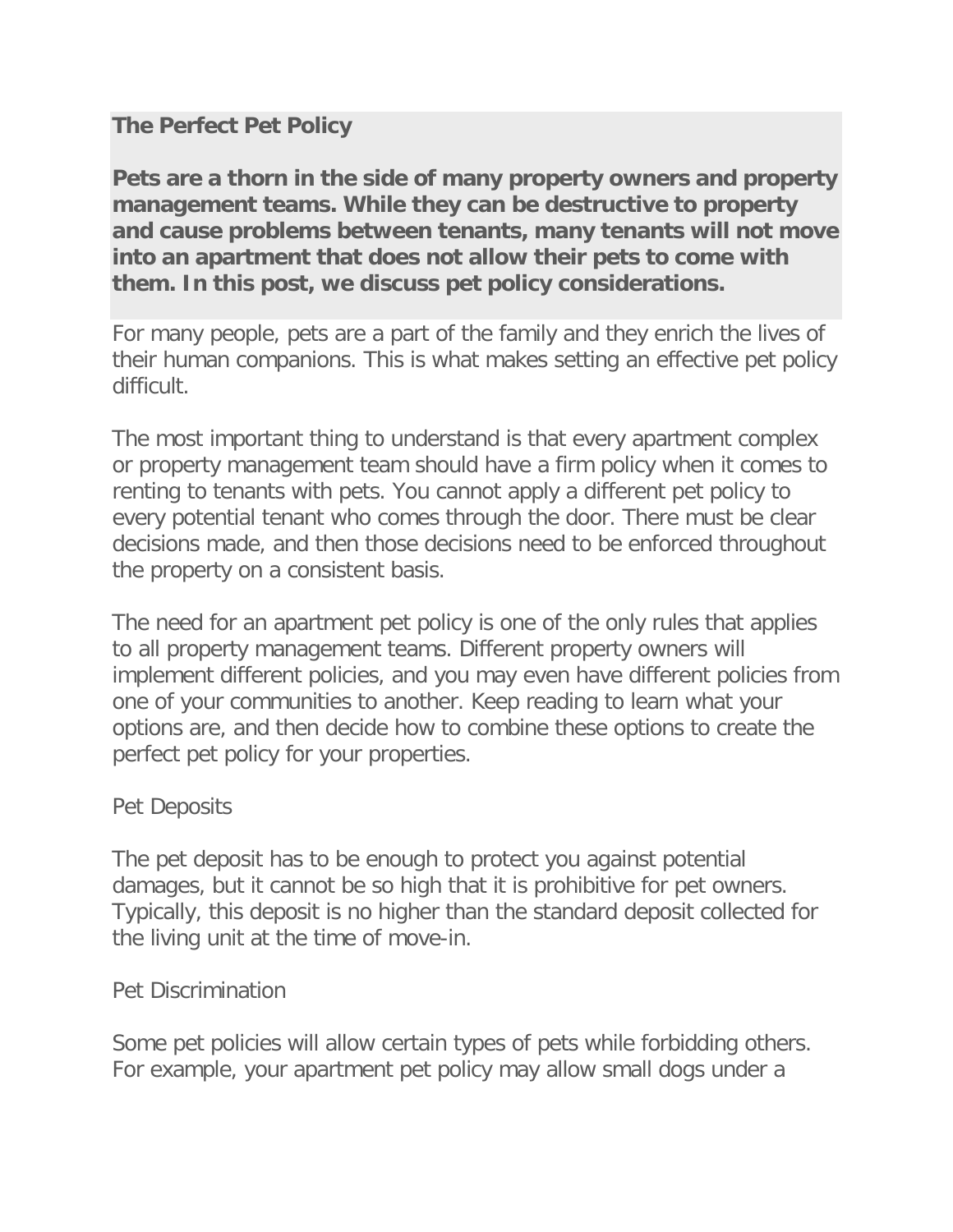certain weight while forbidding larger dogs or breeds known for aggressive behaviors.

Cats are often forbidden because if they are not properly cared for they can soil carpets and cause foul odors from unclean litter boxes. The same goes for puppies, since they tend to tear into carpeting and walls and sometimes "do their business" indoors when they are not properly cared for around the clock.

You will want to forbid animals that are considered dangerous. For example, this would include an apartment pet policy that forbids certain breeds of dogs, like Pit Bulls or Rottweiler's. Your list could be based on insurance considerations and guidelines as well as on your own research on statistics of dog related injuries.

You should also think about pets that are kept in cages or aquariums. Most properties do not worry about hamsters and fish, but they may be against having caged birds in living units. Your pet policy should be specific to your allowance for these types of pets as well.

## Personal Approval

Some pet policies simply require tenants to get individual pets approved prior to bringing them into the community. This allows property management to personally meet each pet and judge their temperament. They can then decide whether they feel a pet is a good fit for the community or not.

## Designated Pet Areas

If you do allow pets into your apartment complex, you have to consider where they should be taken to run around for recreation and perform other essential "duties.". Your policy should require that tenants clean up after their pets, including using appropriate bags to properly dispose of their waste.

Designate out-of-the-way areas for pet play and potty breaks.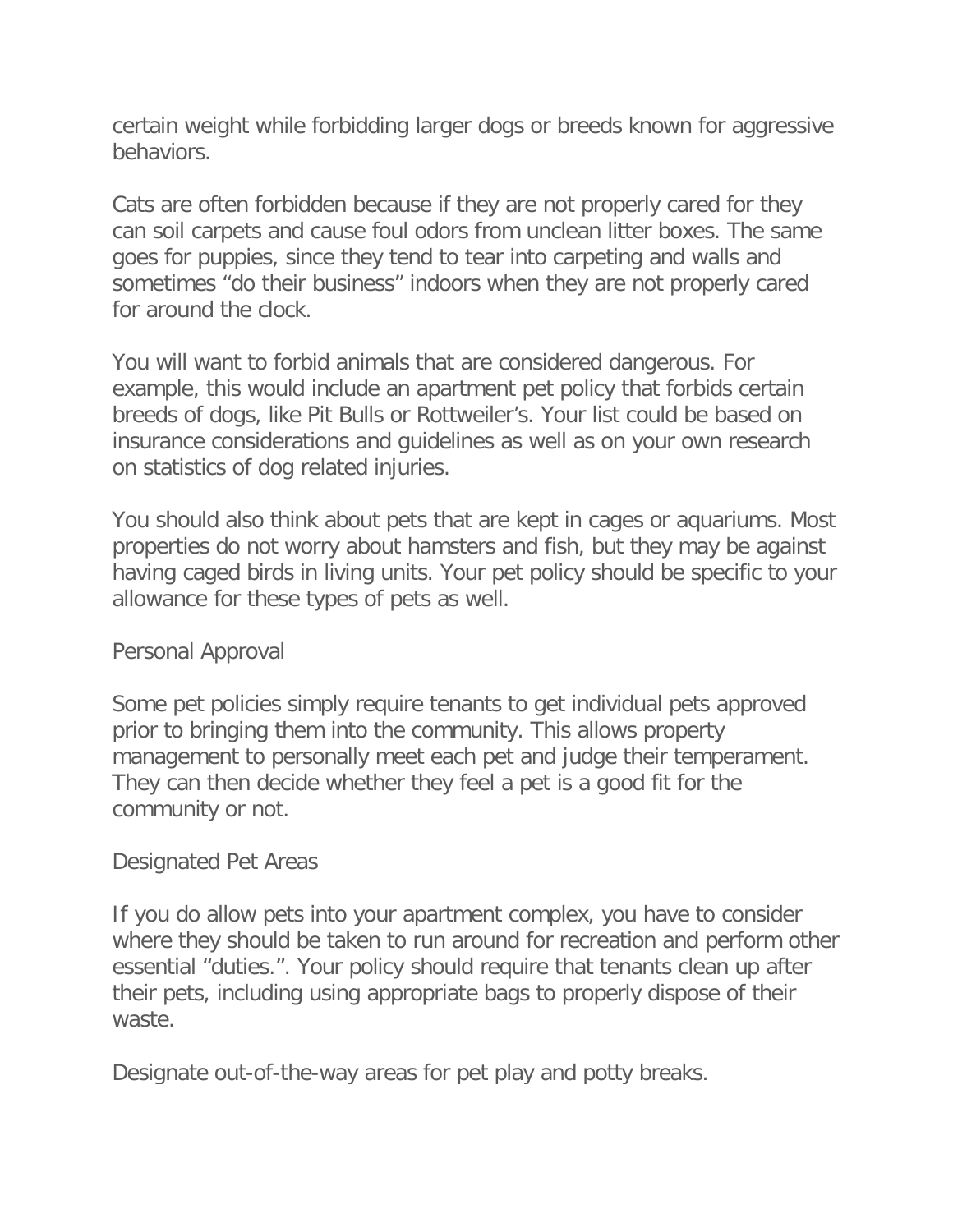If you don't have areas that can be designated to this purpose, then your community may not be suitable for larger pets.

Pet waste can be difficult to monitor on an ongoing basis, and other residents will grow angry if pet waste is collecting in areas they walk. If one tenant refuses to pick up after their pet, then you can guarantee other tenants will start to neglect these duties as well. You have to be consistent to enforce this policy at all times.

Pet Registration and Vaccination

Many pet policies require that tenants keep their dogs registered, and that they wear the proper tags at all times. This makes it easy to identify who pets belong to, and ensures that only legal pets are in your community. Similarly, it is a good idea to require that all pets be kept up-to-date with vaccinations. This reduces the risk of pet illnesses or illnesses that could lead to destructive behavior. **Insurance** 

In some states and cities, landlords are allowed to require tenants to carry renter's insurance that will cover damages caused by pets. If your state allows this, it should be an addition to your policy which gives your property some extra coverage. Just understand that it can be difficult to ensure all tenants are keeping these policies current, since they could provide proof of signing up and then stop paying for or fail to renew the policy later on.

Noise Control

Just as you can require tenants to control noise so they do not disturb others, you can require the same of pet owners. Apartment pet policy should mention keeping pets quiet so others are not disturbed by barking and other noises.

Enforcement and Consistency

If you manage just one apartment complex, then you should set one pet policy and ensure that it is enforced with every tenant. There is no room to